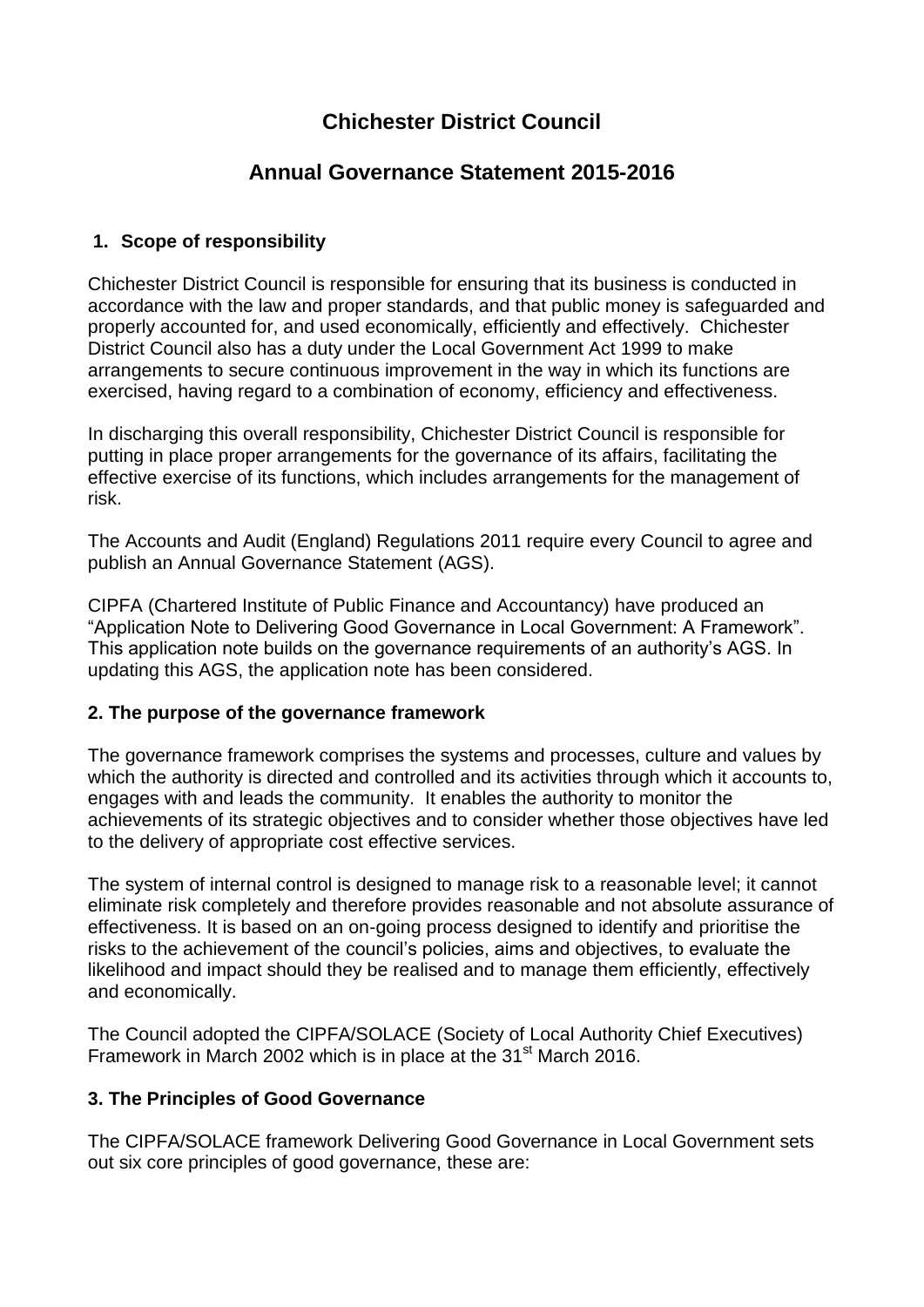### **3.1. Determining the council's purpose, its vision for the local area and intended outcomes for the Community**

Although the Sustainable Community Strategy for Chichester District 2009-2026 is no longer a statutory document, the council continues to be informed by the priorities identified in it. The document has been refreshed during 2016.These are developed further through the corporate plan that sets out the Council's contribution to this partnership document. The Council measures its key priorities by a range of performance indicators which are set out within the Corporate Plan and monitored through Covalent the council's performance monitoring software. Reports on the progress of these performance indicators are available on the council's internet site. In addition the Sustainable Community Strategy sets the vision for working in partnerships with other local and national organisations supported by the Local Strategic Partnership (LSP) – Chichester in Partnership, including the publication of a consultation exercise undertaken with partners and stakeholders on behalf of the Local Strategic Partnership.

Cabinet agreed the key financial principles of the 5 year financial strategy, which included continuing to review the council's costs in order to find further savings. A Task and Finish Group meets to discuss the budget, and reviews what is happening in the year and any impact for the new financial year.

The Council publishes its Annual Financial Accounts in accordance with the CIPFA guidelines and International Reporting Standards. As uncertainty continues to surround the current economic and financial climate and in particular public sector spending plans. It is clear that central funding cuts of local councils will continue. The Council is therefore committed to delivering its own services more effectively, in the light of these planned reductions.

The Council continues to track national events, quantifying local impact and taking early action to manage the impact. The objective is to put the Council in the best possible position to deal with the financial issues it faces whilst still protecting the most vulnerable members of the community. It is important that the issues and the scale of the financial position are understood and the council is committed to finding solutions and options. A five year Financial Strategy and Plan was taken to Cabinet and Council in December '15 which detailed the challenges facing the council to provide services that meet community needs with a significantly reduced overall level of resource. The key financial principles in the Financial Strategy offer guidelines for making financial decisions over the next few years, and will assist the Council in achieving balanced budgets.

Following a successful Examination the Council's Local Plan for the period 2014-2019 was adopted on the 1<sup>st</sup> July 2015, (subject to review within 5 years) and provides greater certainty about growth and development within the plan area. The Council is also taking forward proposals for the Southern Gateway area of Chichester as part of the emerging vision for Chichester City Centre.

#### **3.2. Members and Officers working together to achieve a common purpose with clearly defined functions and roles.**

The Council's Constitution clearly defines the roles and responsibilities of the Chief Executive, Chief and Senior Officers, Members and Committees and outlines procedural standards, scheme of delegation and protocol on Member/Officer relations. A further review of the Constitution has taken place and was taken to Cabinet and full Council. The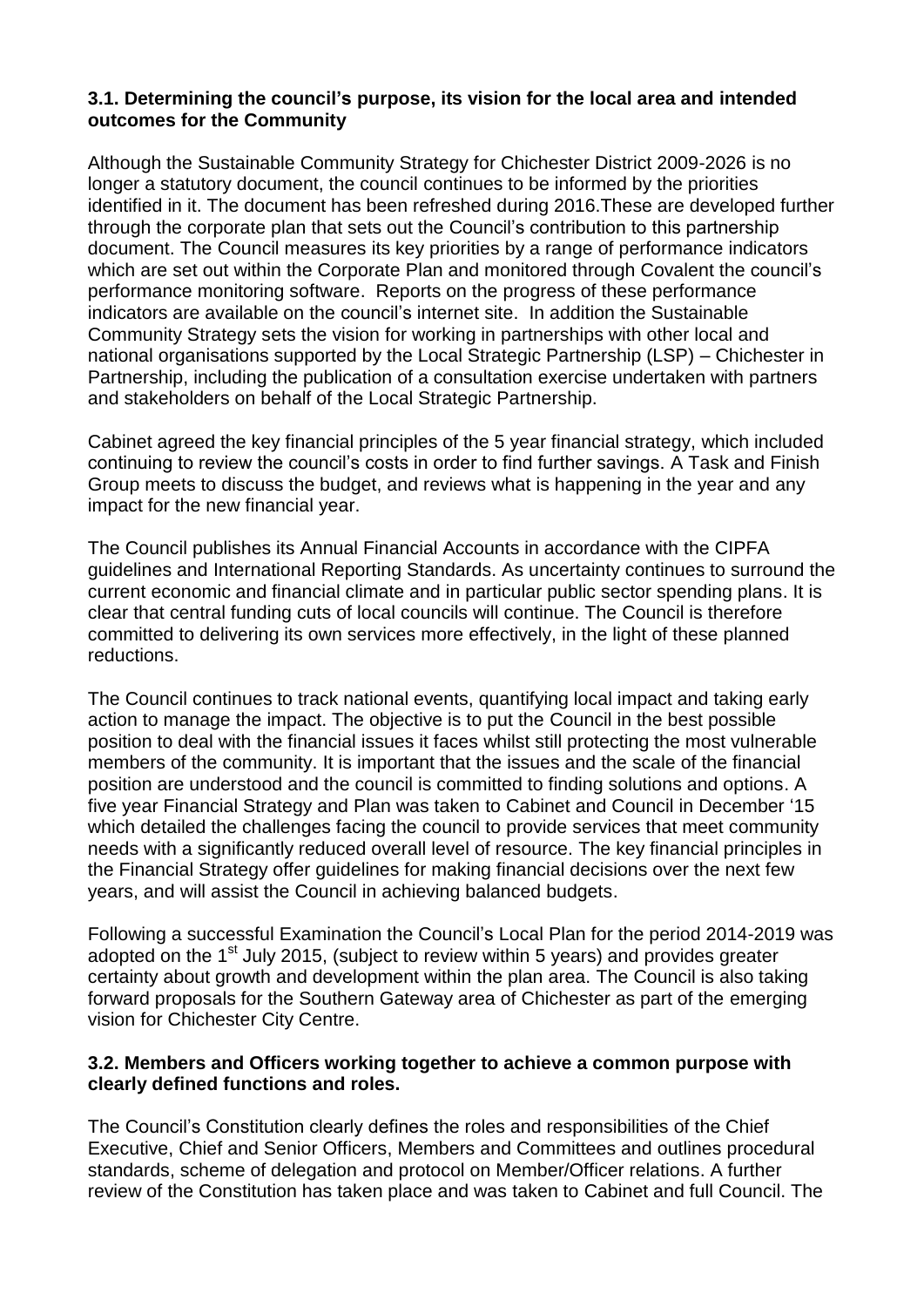Leader, Cabinet Members and the Committee Chairmen and deputies receive verbal briefings from the Senior Officers on a regular basis and all Members receive pre-council briefings and participate in workshops particularly for the Local Plan. Members receive monthly bulletins through the Council's intranet site, to keep them informed of any new developments.

The Principal Solicitor was the council's Monitoring Officer, a post responsible for legal compliance; Conduct and Compliance and working with departments to advice on legal issues across the Council. From the  $1<sup>st</sup>$  May 2016 the Council appointed the post of Legal & Democratic Services Manager which will take over the role of the council's monitoring officer from the Principal Solicitor.

The Head of Finance & Governance is the assigned Section 151 Officer; overall financial responsibilities for this role are detailed within the Constitution.

The Partnership Guidance to assist staff when setting up a partnership was updated in 2015 to strengthen the risk management element of partnerships. Partnership training has been undertaken with Members as part of the induction programme in 2015, guidance has also been published on the intranet for officers. There are currently 10 strategic level partnerships that the council is involved with. An annual review of partnerships is undertaken and the findings are then reported to the Corporate Governance & Audit Committee.

# **3.3. Promoting our Values and Upholding High Standards of Conduct and Behaviour**

The culture of the organisation is founded upon good organisational performance, external recognition, high staff morale and good employee attitude to internal controls. The Workforce Development Plan 2015-2018 sets the Council's vision for providing good quality relevant services to the community, while the Constitution incorporates a Member's and Employees Code of Conduct and a protocol on Members/staff relations. This has been updated and was adopted by the Council following the Joint Employee Consultative Panel which met in April 2015; this will cover the period 2015–2018. Members' misconduct allegations are considered by an assessment sub- committee under the umbrella of the Standards Committee which also investigates allegations of misconduct by Parish Councillors. The Council's monitoring officer will review the case together with an independent person and a decision will be made as to whether there is a case to answer. If a decision is made that there is a case to answer it would be referred to a hearing subcommittee.

There is a complaints procedure in place for the council to receive and investigate any complaints made against its Members or staff, as well as a Register of Interests to ensure that any conflict of interests are open and transparent.

Results of complaints investigated together with the report on all complaints dealt with by the Local Government Ombudsman are reported annually to the Corporate Governance and Audit Committee.

The Council takes fraud and corruption and maladministration very seriously. The culture of the council sets the foundation for the prevention of fraud and corruption by creating an environment that is based upon openness and honesty in all council activities, and has the following policies in place, which aim to prevent or deal with such occurrences: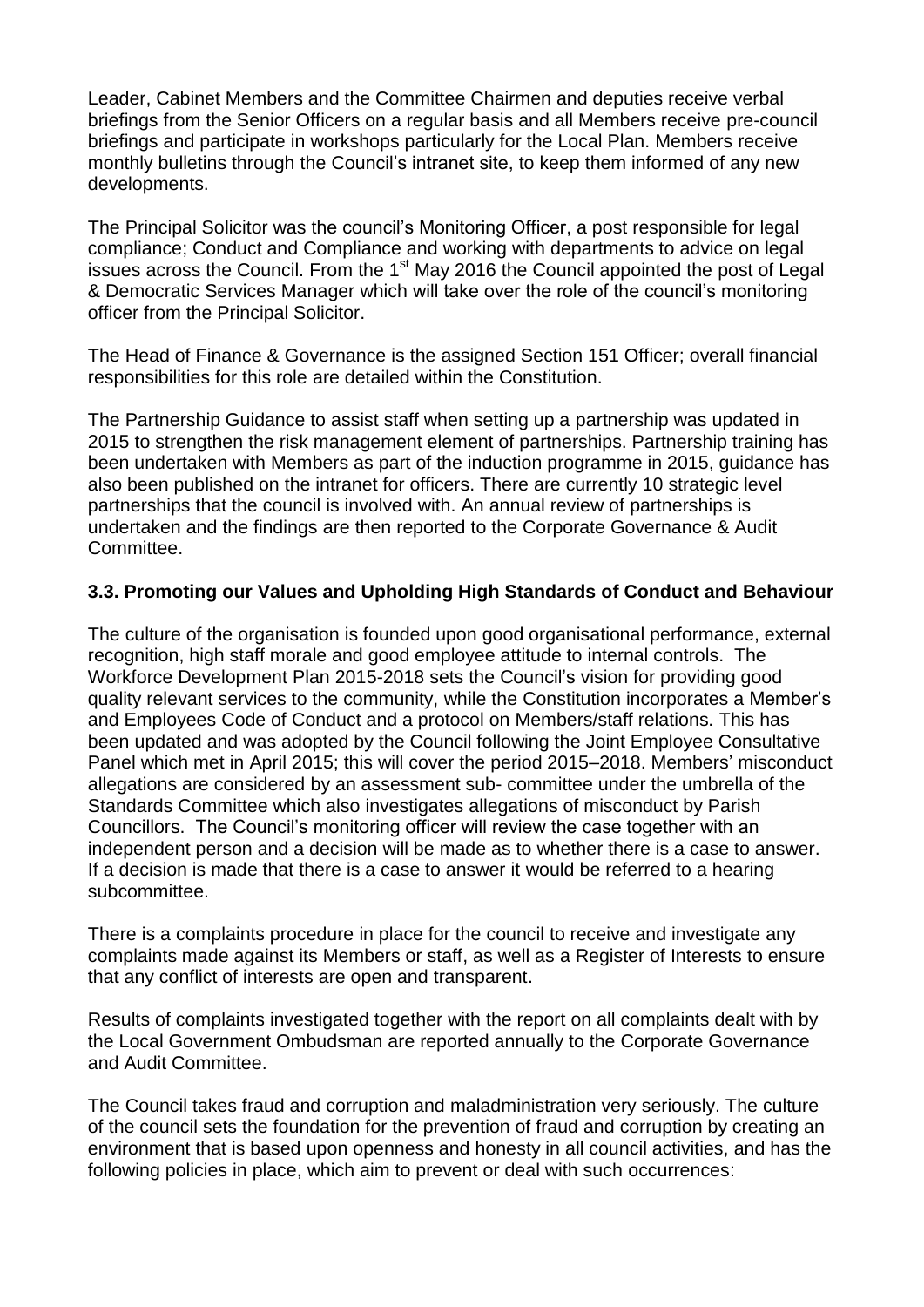- Anti-Fraud and Corruption Policy
- Whistleblowing Policy There were no Whistleblowing cases in 2015-2016.
- HR Policies regarding discipline of staff During 2015/2016 there were 8 dismissals 3 of these were in the probationary period.

The Council's Anti-Fraud and Corruption Policy is reviewed and any amendments are subject to the approval of the Corporate Governance and Audit Committee, this was last updated in June 2014. Following the disbanding of the Benefits Fraud Team one member of staff has been retained and has become the Council's Corporate Counter Fraud Officer with effect from 30<sup>th</sup> November, 2015. He has had meetings with all Heads of Service to establish where he can assist departments with fraud investigations. He has identified a total of £25,545 in savings for the period December 2015 to March 2016.

The council has a Corporate Complaints Procedure, forms and guidance for which is available on the council's website. (Results of complaints investigated together with the report on all complaints dealt with by the Local Government Ombudsman are reported annually to the Corporate Governance and Audit Committee).

# **3.4. Taking informed and transparent decisions and managing risk**

All cabinet reports are authorised by the relevant Executive Director and reviewed by the Head of Finance and Governance/Section 151 Officer and the Monitoring Officer before they are presented to the cabinet. The Monitoring Officer and Section 151 Officer will also attend Cabinet if required, to answer any specific questions raised by Members.

The Council's risk register are reviewed regularly and presented to the Strategic Risk Group which comprises of Senior Leadership Team (SLT), 3 Members from Cabinet and 3 Members from the Corporate Governance and Audit Committee. Job descriptions of Senior Officers reflect their "Risk Management Responsibilities" and Internal Audit's Annual Audit Plan is drawn up using a risk-based approach, commenting on risk management in the area under review in their report. On a bi-annual basis the Council's Risk Registers including any new and emerging risks is presented to the Corporate Governance and Audit Committee and then onto Cabinet. During 2015/2016 the six highest risks identified in the Corporate Risk Register were:-

- Financial Resilience
- Skills / Capability / Capacity
- Business Continuity
- Cyber Risk Attack Across Entire Estate
- Non Achievement of Recycling Target of 50% by 2020
- Devolution of Public Services

Major projects incorporate a full risk assessment prior to action being taken. As the project progresses a risk assessment is included in the Project Initiation Document (PID) report to committee and during the project risks are reviewed with the cabinet member concerned and updated as necessary.

The Health & Safety Manager has continued to work with services to ensure that there is an adequate business continuity plan and that the findings from the Business Impact Analysis prepared by Zurich have been implemented. In December 2014 a full exercise was carried out which raised a number of actions; these were completed by the end of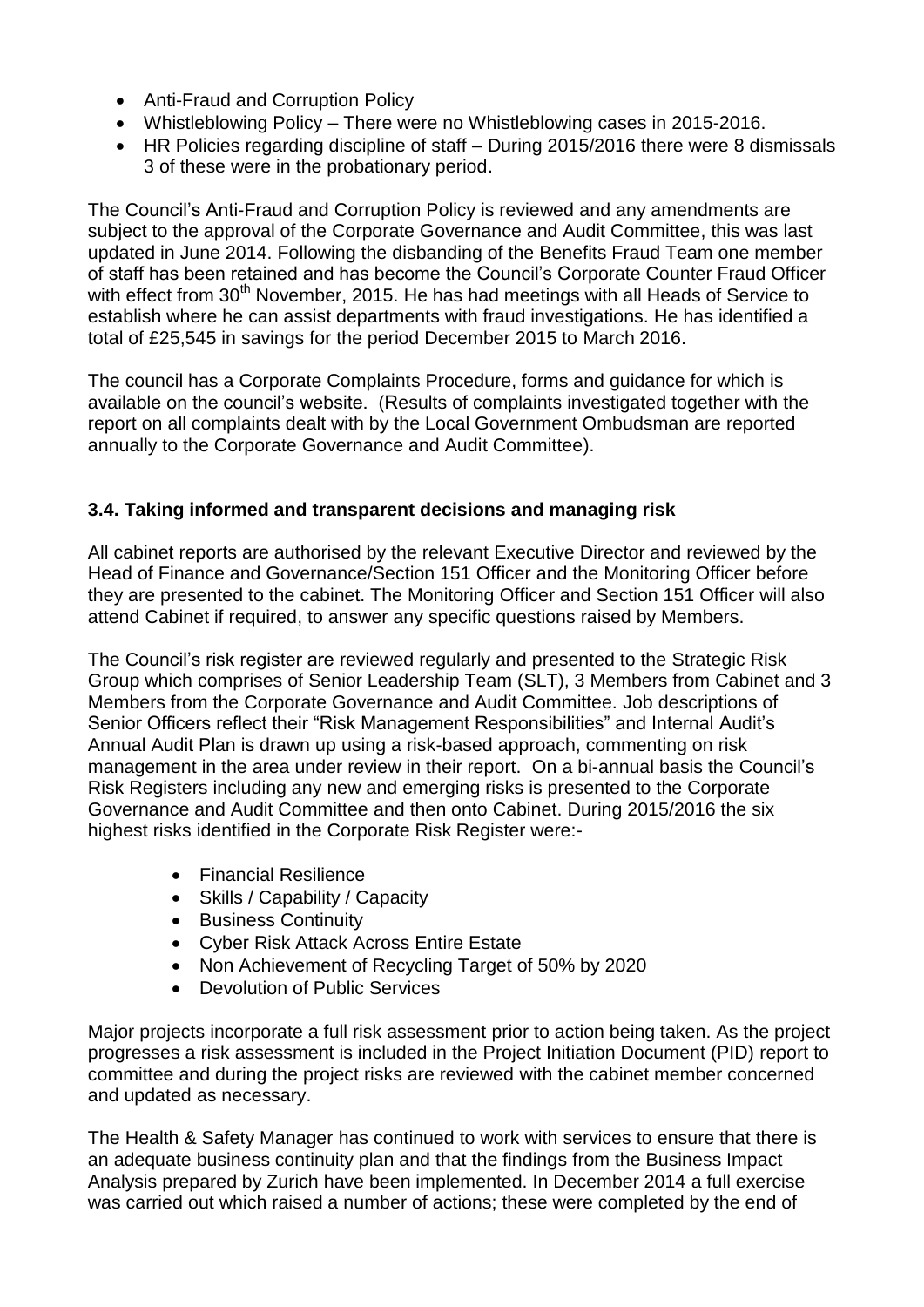March 2014. A decision was made to cease using Shadow Planner and to replace it with a system called Resilience Direct. This is a storage solution and can be used to store key documents should the Council's system go down. Service functions are categorised as critical (systems up and running in 3 days) and non-critical (over 3 days). The Health & Safety Manager will continue to test the robustness of the plans. The Health & Safety Manager together with Zurich is intending to review the existing business impact analysis during the financial year 2016/2017.

The Council operates a shared service with Arun for the provision of its Emergency Planning service. The Emergency Planning Officer will be based between Arun and Chichester with two members of the Housing and Environment Service assisting.

# **3.5. Effective Management – Capacity and capability of Members and Officers**

A comprehensive induction and training programme exists for officers and Members. The training programme incorporates dealing with and understanding new and current legislation, understanding their role as a ward member and developing their personal skills. Training programmes for staff are incorporated into staff appraisals and development programmes.

Member's attendance at meetings is recorded on the modern gov system. In the event of continual non-attendance the matter would be passed to the leader of the political group concerned for action to be taken. Performance issues relating to staff are dealt with by the Manager / Head of Service. An officer's employee specification includes competencies, and is currently included in their annual appraisal. Responsibility for organisational development has moved from HR to the Corporate Improvement Team. Statutory officers have employee specifications that match the legislative requirements of their role.

### **3.6. Engaging with local people and other stakeholders to ensure robust accountability**

The Council's committee meetings are held in public and are recorded; these recordings are suspended when the item goes into part 2. The press and public are only excluded when the report is presented as a Part 2 item in accordance with the applicable paragraph(s) within Part 1 of Schedule 12A to the Local Government Act 1972. In addition audio recordings are also held on the Council's website.

The Council's vision and strategy is included in the Corporate Plan see <http://www.chichester.gov.uk/corporateplan> the annual performance report on the Council's Corporate Plan is reviewed by the Overview and Scrutiny Committee mid-year and then the Annual Report of the Corporate Plan goes to Cabinet and Council for approval. The Statement of Accounts, expenditure over £500 and the Senior Staff Pay Policy is available on the Council's website.

The Council's contract with other councils in West Sussex, funded by Government Grant for the provision of e-petition software expired in December 2013. Since then the Council has encouraged organisations to start their own Petitions one such petition was the Traders Market petition.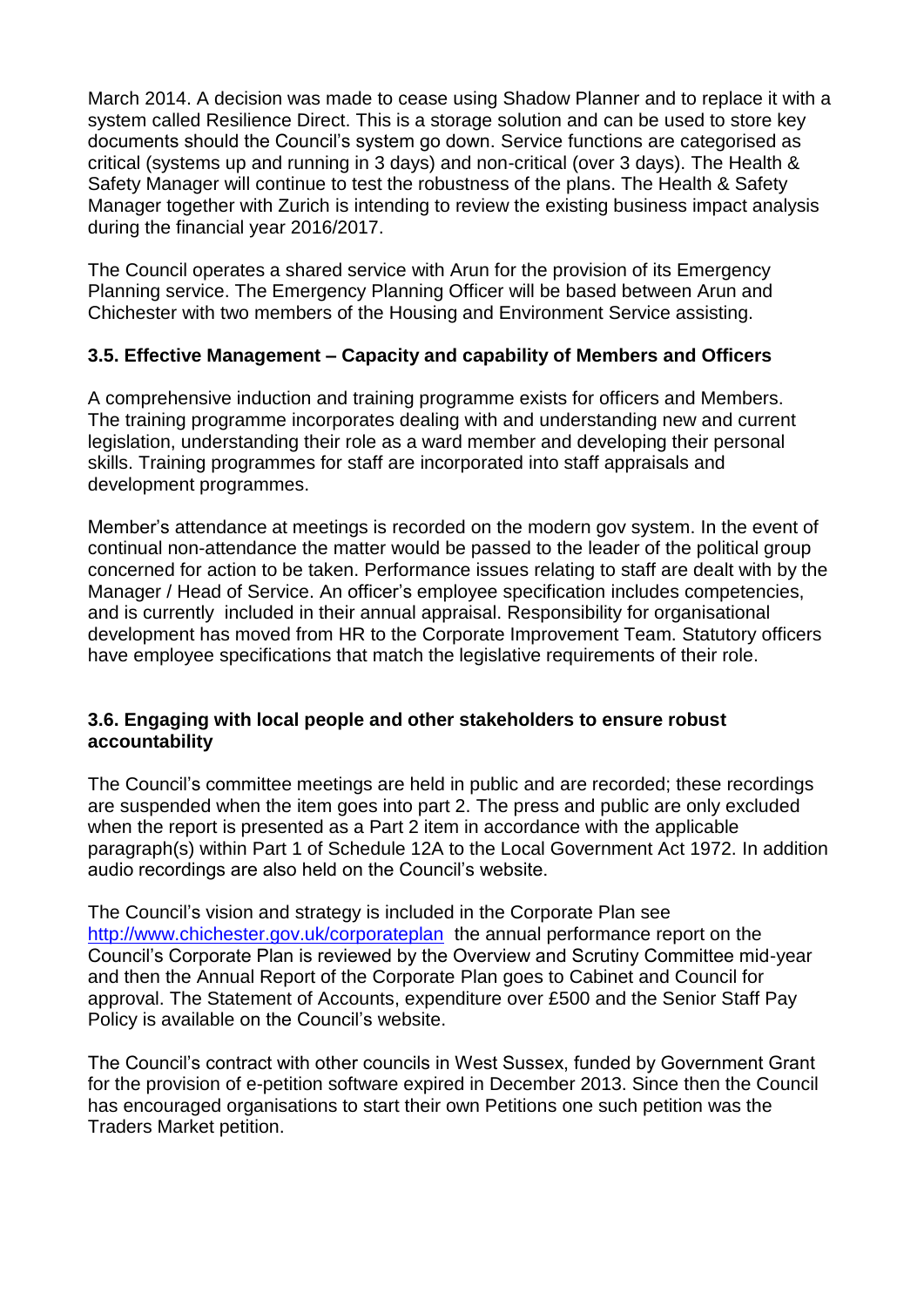On-line consultation methods continue to be used, webhost software, enables surveys to be designed, produced and analysed electronically. These surveys are accessed via the Councils website.

On-line polls have continued to be used, which allows members of the public to provide their views on a range of topics in which the Council is involved.

Community Forums – Regular meetings with Parish Councils have continued at Forum level over the year. These meetings are held quarterly and provide a mechanism to engage with the Parishes and to communicate and review information collectively.

The Council continues with its work on Youth Engagement , the Community Wardens main areas of activity are encouraging and increasing community involvement, dealing with environmental issues (e.g. graffiti, litter, abandoned cars, dog fouling etc) within the area by working with appropriate agencies working with police, police community support officers (PCSOs) and local communities to reduce crime, anti-social behaviour and fear of crime in the area including providing intelligence and evidence to the police and acting as a professional witness.

#### **4. Review of effectiveness**

The Council has responsibility to review the effectiveness of its governance framework. The review of the effectiveness is undertaken by the work of the Corporate Management Team (which is SLT and Heads of Service) who have responsibility for the development and maintenance of the governance environment. The Principal Auditor's annual report and comments made by the external auditor also adds to the effectiveness of the governance framework at the council. The process that has been applied in maintaining and reviewing the system of governance includes the following elements:-

The Council adopted a constitution to ensure it is efficient, transparent, and accountable to local people. Some of these processes are required by law; others are based on decisions made by the council. It is the responsibility of the Council's Monitoring Officer who reviews the constitution as and when required to ensure that it continues to operate effectively.

The Council is made up of 48 Council Members four of these Members take up the roles of Leader and Deputy Leader of the council, Chairman and Deputy Chairman. The Leader and Deputy Leader plus five Cabinet Members are appointed with specific areas of responsibility. There is currently a review being undertaken by the Local Government Boundary commission to reduce the number of Councillors from 48 to 36. This review was requested by the Council.

The Council's Overview & Scrutiny Committee has the power to make reports and recommendations to the Council's Executive on issues which affect the area. The Committee can require Members and Officers to attend meetings and for partner authorities to provide information. The Committee also reviews and scrutinises decisions and may call in a decision made by the council's Executive which has not yet been implemented. The Council also takes part in county wide joint scrutiny reviews on issues affecting the wider area and has a representative on the West Sussex County Council Health and Social Care Select Committee to allow the authority to contribute to health related reviews. In addition to the responsibilities outlined within the statement, the Corporate Governance and Audit Committee also has responsibilities for: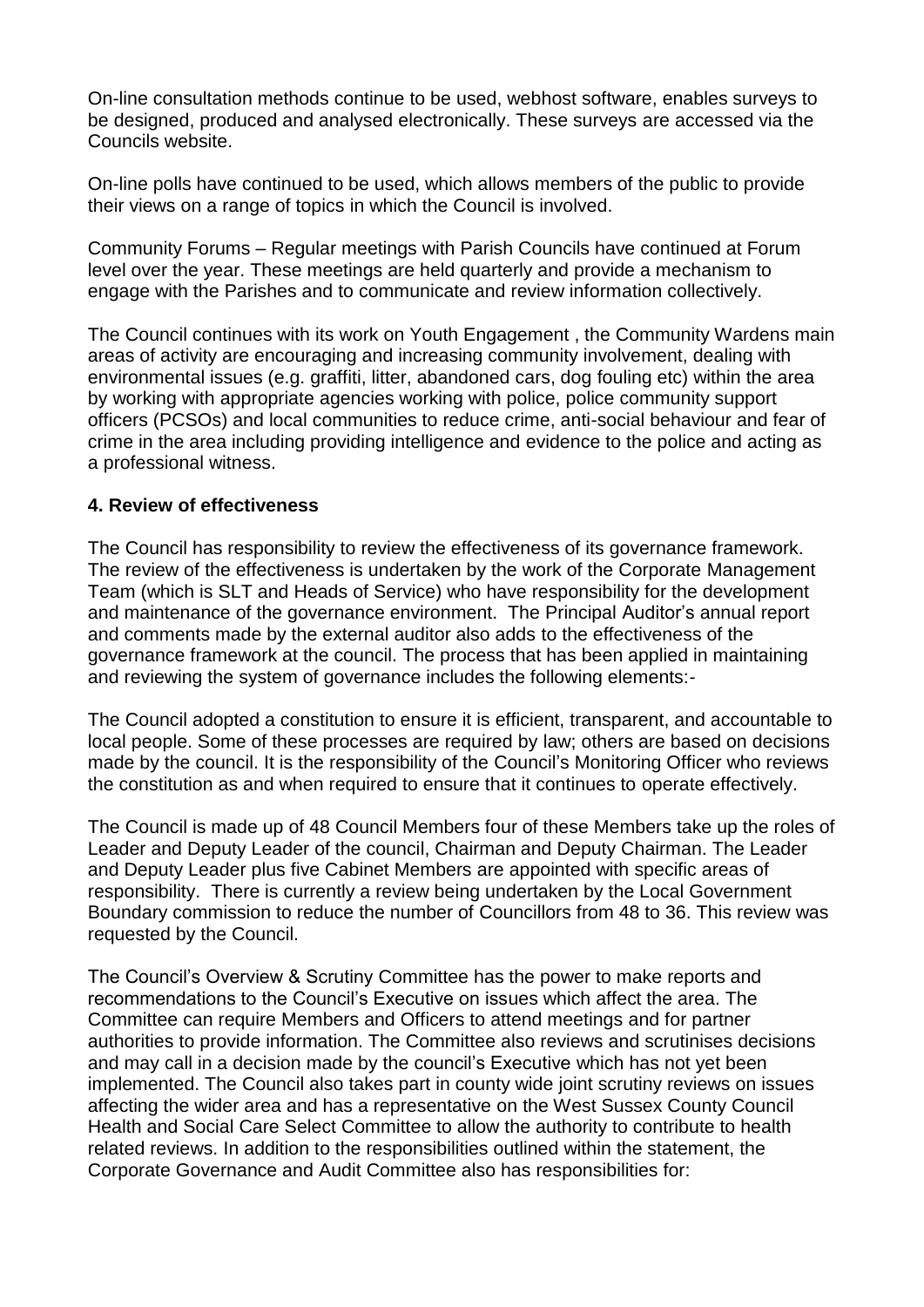- Control and monitoring arrangements for risk.
- Review and determination of the Internal Audit priorities based on the Governance issues and the risks assessments made.
- Review progress / effectiveness and probity of Corporate Governance within the authority.
- Report to full Council on significant issues or concerns raised.
- Review and make recommendations to Cabinet and the council on the council's financial regulations and contract standing orders.
- Consider reports from the Head of Finance & Governance on the council's financial control system, the council's insurance policies and self-insurance arrangements.
- Monitor the operation of the Members Allowance scheme; approve annually the final accounts of the council and as required to monitor the efficiency of the council's services.

The Corporate Governance & Audit Committee meets five times during the year to consider regular reports from Internal Audit on system reviews, reports from the Head of Finance & Governance and Accountancy Services Manager in addition to Annual Audit and inspection letters from (EY) the nominated External Auditor.

Following the Localism Act the Council agreed to set up a Standards task and finish group to look at the future workings of the standards regime and also to determine the terms of reference which were approved by Full Council.

At the meeting of Full Council on  $22<sup>nd</sup>$  September 2015 members approved the new arrangements for the Standards Committee. The make-up of the committee will consist of seven members of the Council; there are two Sub Committees (Assessment Sub-Committee and Hearing Sub-Committee) made up of three Members of the Standards Committee, in addition an independent person attends in an advisory capacity. Where the complaint is against a Parish Councillor the independent person or the Parish representative must not have had close association with the accused.

The overall responsibility of Internal Audit is to continually review the adequacy of the council's internal control's and report where necessary, any recommendations to management. Internal Audit reviews are designed to assess the effectiveness of the internal controls on which the council relies for managing risk. A report is prepared annually by Internal Audit on the effectiveness of the section. Internal Audit produces a three year plan which includes; the resources of the section and the number of audits to be undertaken during each year. The annual audit plan is approved by the Corporate Governance & Audit Committee and progress against this plan is reported 5 times during the year.

# **6. Significant Governance Issues**

There were no significant governance issues identified in 2015/2016.

# **7. Risks Identified**

The risks that the Council identified during 2015-2016 are detailed below: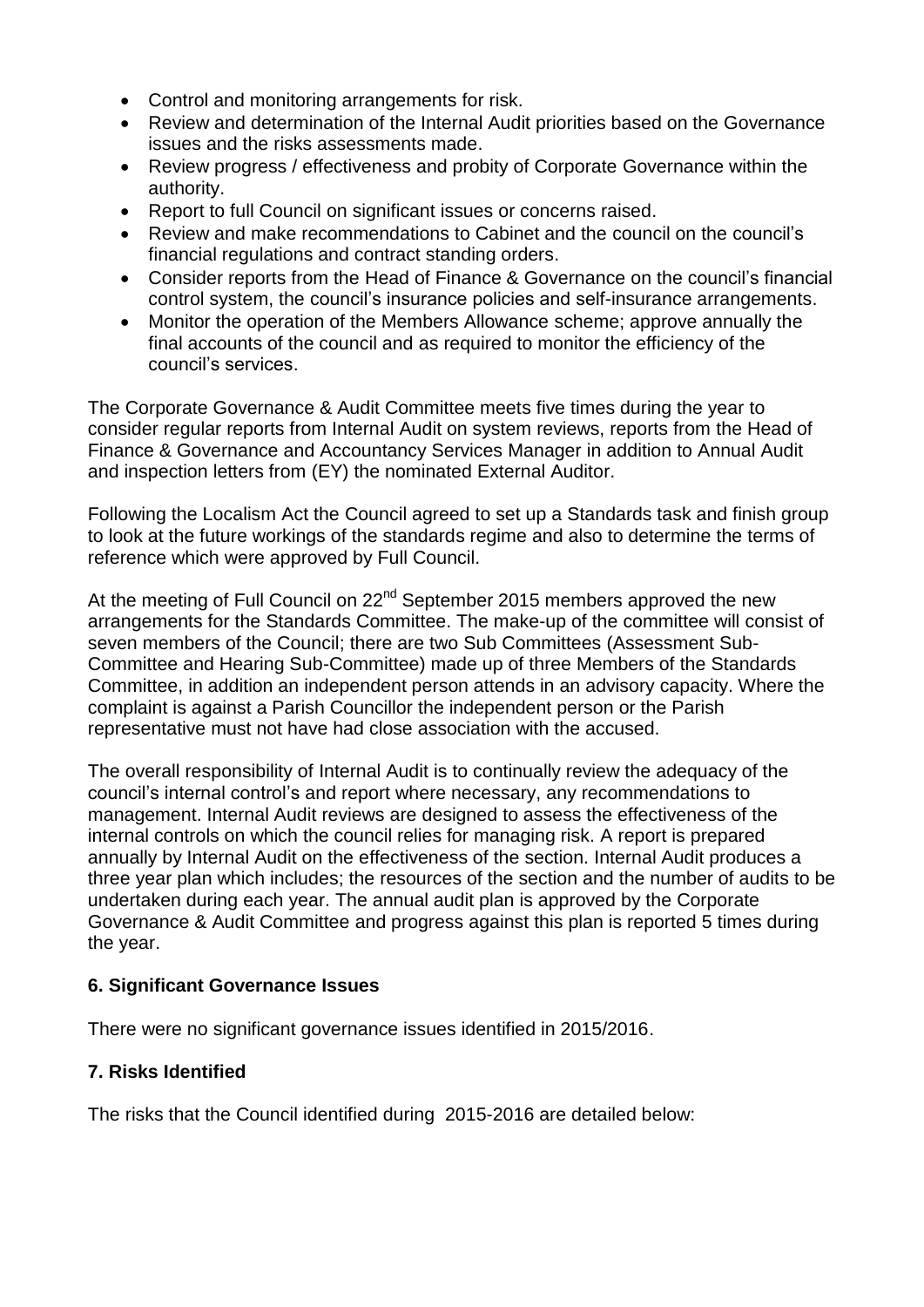| <b>Risk</b>                                                         | <b>Mitigating Action</b>                                                                                                                                                                                                                                                                                                                   | Responsibility                                                        | Target date                                                                                                                                                                                                               |
|---------------------------------------------------------------------|--------------------------------------------------------------------------------------------------------------------------------------------------------------------------------------------------------------------------------------------------------------------------------------------------------------------------------------------|-----------------------------------------------------------------------|---------------------------------------------------------------------------------------------------------------------------------------------------------------------------------------------------------------------------|
| Financial<br>Resiliance                                             | The council needs to maintain a<br>deliverable budget with the<br>resources to fund services and<br>council priorities and achieve action<br>and priorities including deficit<br>reduction plans, and to maximise<br>income streams.                                                                                                       | SLT, Head of<br>Finance &<br>Governance                               | Implement the<br><b>Deficit Reduction</b><br>Plan which will<br>identify efficiencies<br>or increased<br>income to address<br>the shortfall                                                                               |
| Loss of income<br>streams.                                          |                                                                                                                                                                                                                                                                                                                                            |                                                                       | expected by<br>2021/2022.                                                                                                                                                                                                 |
| Skills / Capability<br>/ Capacity                                   | The Workforce Development Plan<br>has been completed and has been<br>applied from the 1 <sup>st</sup> April '16 as part<br>of the appraisal process. The Hay<br>review and the high achiever<br>scheme and the mentoring scheme<br>has yet to come fully into effect. The<br>new pay strategy report went to<br>Cabinet in September 2016. | SLT, Head of<br><b>Business</b><br>Improvement /<br><b>HR Manager</b> | With the Work<br>Force<br>Development Plan<br>taking effect from<br>the $1st$ April 16,<br>other areas<br>mention will be<br>kept under review<br>by the Head of<br><b>Business</b><br>Improvement and<br>the HR Manager. |
| <b>Business</b><br>Continuity                                       | The council now have Business<br>Continuity document storage<br>solution hosted off site (on a system<br>called Resilience Direct) which<br>means that the staff can access key<br>documents in the event of loss of IT<br>services and systems.                                                                                           | Chief<br>Executive<br>Director /<br>Service<br>Manager                | The Health &<br><b>Safety Manager</b><br>will continue to test<br>the robustness of<br>the plans with<br>CMT.                                                                                                             |
| <b>Cyber Risk</b><br><b>Attack across</b><br><b>Entire Estate</b>   | Procedures and Policies are in<br>place to deal with the risk. Controls<br>in place include email filtering, and<br>Anti-Virus software.                                                                                                                                                                                                   | SLT / Head of<br><b>Business</b><br>Improvement                       | <b>Situation On-going</b><br>has a target date<br>of 31 <sup>st</sup> March<br>2017.                                                                                                                                      |
| Non-<br>Achievement of<br><b>Recycling Target</b><br>of 50% by 2020 | The council is working with all other<br>districts within West Sussex on a<br>uniform approach to achieve the<br>2020 target. There is a partnership<br>working through the inter-authority<br>waste group to consider how to<br>reduce residual waste and increase<br>recycling                                                           | SLT / Head of<br>Service-<br>Contract<br><b>Services</b>              | 1 <sup>st</sup> January 2020                                                                                                                                                                                              |
| Devolution of<br><b>Public Services</b>                             | Meetings have been held following<br>positive feedback from the Minister,<br>but further work is required to<br>develop the details for each work                                                                                                                                                                                          | Chief<br>Executive                                                    | Situation On -<br>going                                                                                                                                                                                                   |